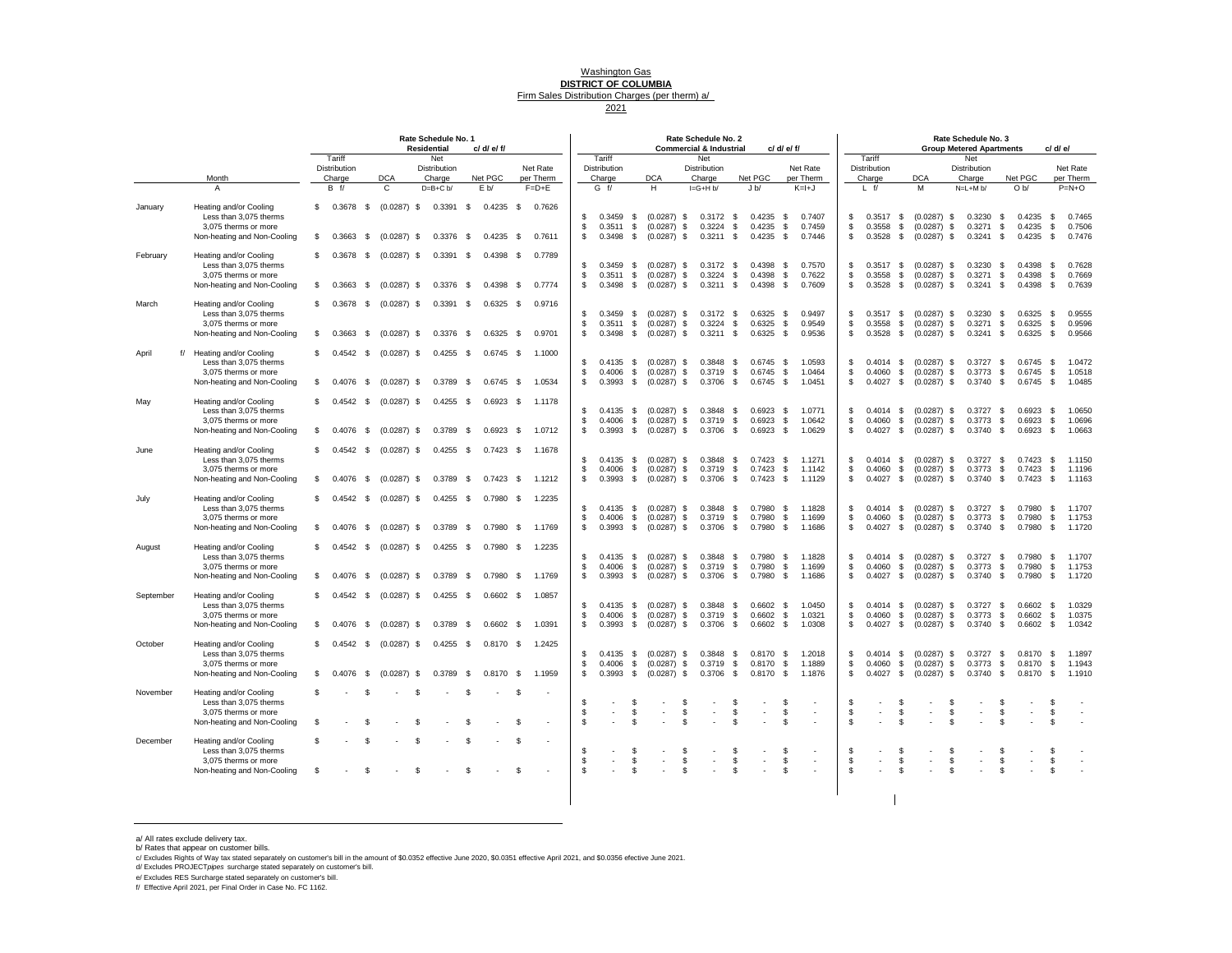#### **Washington Gas District of Columbia**

## Firm Sales Service Rates for District of Columbia Customers

# For the billing month of October 2021

| <u>RATE SCHEDULE NO. 1 (RESIDENTIAL SERVICE)</u>                                                                                                                                                                    |                           |                         |                |                      |              |              |
|---------------------------------------------------------------------------------------------------------------------------------------------------------------------------------------------------------------------|---------------------------|-------------------------|----------------|----------------------|--------------|--------------|
| <b>PROJECTpipes (per therm) e/</b>                                                                                                                                                                                  | \$<br>0.0437              |                         |                |                      |              |              |
| RES Surcharge (per therm) c/                                                                                                                                                                                        | \$<br>0.0207              |                         |                |                      |              |              |
| <b>Heating and/or Cooling</b>                                                                                                                                                                                       |                           |                         |                |                      |              |              |
| Customer charge (All billing Months)                                                                                                                                                                                | 15.05                     | t/                      |                |                      |              |              |
|                                                                                                                                                                                                                     | Tariff                    |                         |                | Net                  |              |              |
|                                                                                                                                                                                                                     | Distribution              |                         |                | Distribution         | Net          | Net          |
|                                                                                                                                                                                                                     | Charge                    |                         | DCA            | Charge               | PGC/ACA      | Charge       |
|                                                                                                                                                                                                                     | A<br>f/                   |                         | B              | $C = A + B$          | D            | $E = C + D$  |
| Distribution Charge (per therm) b/                                                                                                                                                                                  | \$<br>0.4542              |                         | \$ (0.0287) \$ | 0.4255               | \$<br>0.8170 | 1.2425<br>S  |
| Non-Heating/Non-Cooling                                                                                                                                                                                             |                           |                         |                |                      |              |              |
| Customer charge (All billing Months)                                                                                                                                                                                |                           |                         |                |                      |              |              |
| (a) Individually Metered Apartments                                                                                                                                                                                 | \$<br>10.90 $\frac{f}{f}$ |                         |                |                      |              |              |
| (b) Other                                                                                                                                                                                                           | 12.30 $f/$                |                         |                |                      |              |              |
|                                                                                                                                                                                                                     | Tariff                    |                         |                | Net                  |              |              |
|                                                                                                                                                                                                                     | Distribution              |                         |                | Distribution         | Net          | Net          |
|                                                                                                                                                                                                                     | Charge                    |                         | DCA            | Charge               | PGC/ACA      | Charge       |
| Distribution Charge (per therm) b/                                                                                                                                                                                  | A f/                      |                         | В              | $C = A + B$          | D            | $E = C + D$  |
| (a) Individually Metered Apartments                                                                                                                                                                                 | \$<br>0.4076              | \$                      | (0.0287)       | \$<br>0.3789         | \$<br>0.8170 | 1.1959<br>\$ |
| (b) Other                                                                                                                                                                                                           | \$<br>0.4511              | \$                      | $(0.0287)$ \$  | 0.4224               | \$<br>0.8170 | 1.2394<br>\$ |
|                                                                                                                                                                                                                     |                           |                         |                |                      |              |              |
| <u>RATE SCHEDULE NO. 2 (COMMERCIAL AND INDUSTRIAL SERVICE)</u>                                                                                                                                                      |                           |                         |                |                      |              |              |
| PROJECTpipes (per therm) e/                                                                                                                                                                                         | \$<br>0.0269              |                         |                |                      |              |              |
| RES Surcharge (per therm) c/                                                                                                                                                                                        | 0.0207                    |                         |                |                      |              |              |
| Customer charge (All billing Months)<br>(a) Normal weather annual usage less than 3,075 therms<br>(b) Normal weather annual usage 3,075 therms or more<br>Peak Usage Charge (Billing months of November - April) a/ |                           |                         |                | 27.20 f/<br>63.70 f/ |              |              |
|                                                                                                                                                                                                                     |                           |                         |                |                      | f/           |              |
| (a) Normal weather annual usage less than 3,075 therms<br>(b) Normal weather annual usage 3,075 therms or more                                                                                                      |                           |                         |                |                      | f/           |              |
|                                                                                                                                                                                                                     | Tariff                    |                         |                | Net                  |              |              |
|                                                                                                                                                                                                                     | Distribution              |                         |                | Distribution         | Net          | Net          |
|                                                                                                                                                                                                                     | Charge                    |                         | DCA            | Charge               | PGC/ACA      | Charge       |
| Distribution Charge (per therm)<br>b/                                                                                                                                                                               | A f/                      |                         | в              | $C = A + B$          | D            | $E = C + D$  |
| Less than 3,075 therms                                                                                                                                                                                              | \$<br>0.4135              | \$                      | (0.0287)       | 0.3848<br>\$         | 0.8170<br>\$ | 1.2018<br>\$ |
| 3,075 therms or more                                                                                                                                                                                                | \$<br>0.4006              |                         | \$ (0.0287) \$ | 0.3719               | \$<br>0.8170 | \$<br>1.1889 |
| Non-Heating/Non-Cooling                                                                                                                                                                                             |                           |                         |                |                      |              |              |
| Customer charge (All billing Months)                                                                                                                                                                                | \$<br>25.90 f/            |                         |                |                      |              |              |
| Peak Usage Charge a/                                                                                                                                                                                                | \$                        | $\mathsf{f}/\mathsf{f}$ |                |                      |              |              |
| (Billing months of November - April)                                                                                                                                                                                |                           |                         |                |                      |              |              |
|                                                                                                                                                                                                                     | Tariff                    |                         |                | Net                  |              |              |
|                                                                                                                                                                                                                     | Distribution              |                         |                | Distribution         | Net          | Net          |
|                                                                                                                                                                                                                     | Charge                    |                         | DCA            | Charge               | PGC/ACA      | Charge       |
|                                                                                                                                                                                                                     | A f/                      |                         | B              | C=A+B                | D            | $E = C + D$  |
| Distribution Charge (per therm) b/                                                                                                                                                                                  | \$<br>0.3993              | \$                      | $(0.0287)$ \$  | 0.3706               | 0.8170<br>\$ | 1.1876<br>\$ |
|                                                                                                                                                                                                                     |                           |                         |                |                      |              |              |
|                                                                                                                                                                                                                     |                           |                         |                |                      |              |              |
|                                                                                                                                                                                                                     |                           |                         |                |                      |              |              |